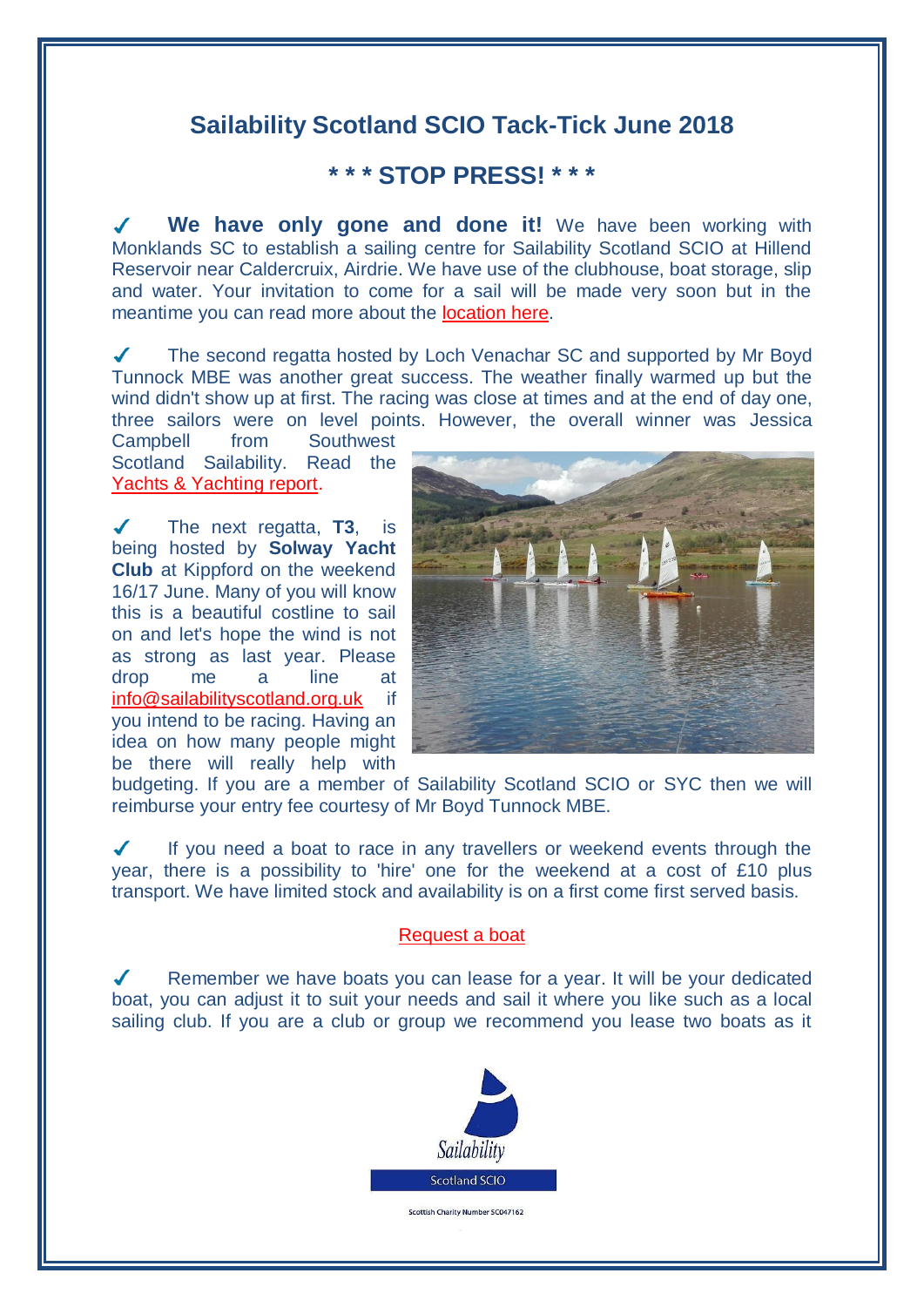helps for training and racing. Please [contact us](mailto:info@sailabilityscotland.org.uk?subject=Boat%20Lease) if you are interested and would like more details.

After the T3 at Solway YC we are heading back north to **Loch Earn SC** who will be hosting our **T4**. There is camping available at LESC but you will need to let Dik know in advance if you intend to compete and/or camp. More details on our [website.](http://www.sailabilityscotland.org.uk/traveller_series_2018.html)

 $\overline{\mathcal{L}}$ Are you new to sailing or just new to Challengers? If you would like some clarification on something, maybe about the boat or maybe about racing, then drop [Dik a line.](mailto:info@sailabilityscotland.org.uk?subject=Question%20for%20Craig) Because starting from this month we have *Craig's Column*. It will be a short bit of information trying to help unpick what things are. I have asked Craig



about Gybe Lines - what are they and how do they help? You can read Craig's article below.

Sorry to drone about needing a secretary. We are only a small charity and the trustee's all support each other. Please give it some thought and come aboard. The small committee is driving the charity forwards and this year promises to be an exciting one. Communication is usually by

email and we have quarterly meetings. So if you have a few hours a week spare, please contact Dik.

Okay, so you don't want to be secretary. This is fair warning that the current  $\sqrt{2}$ committee can only stand for another 18 months. So please consider joining the committee in preparation for taking over the reins.

 $\mathcal{L}$ Did you know that the Gwennili Sailing Trust is dedicated to making offshore sailing fun and accessible to all, no matter how disabled, physically, mentally or visually. For more information check out their [website.](https://www.gwennili.org.uk/)

 $\checkmark$ If you would like to contact [Sailability Scotland SCIO](http://www.sailabilityscotland.org.uk/contact_us.html) you can send an email to the chairman (Dik) [info@sailabilityscotland.org.uk](mailto:info@sailabilityscotland.org.uk?subject=Contact)

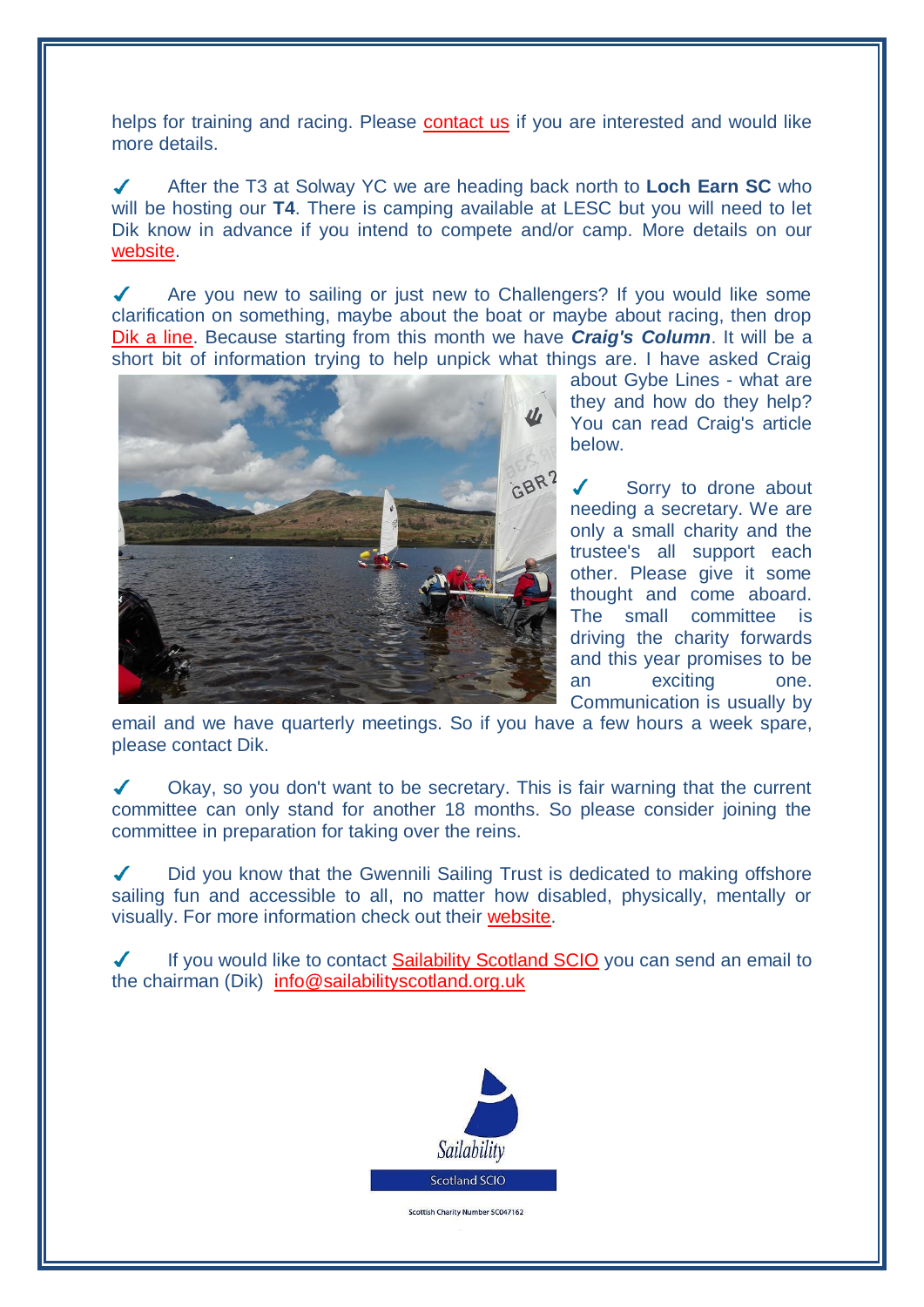# **Craig's Column - Gybe Lines**

## **What's the purpose of Gybe Lines?**

**Let's take the analogy of your car. The Mainsheet is the accelerator - sheet in; get power on and go! The Kicking Strap, Foot Outhaul and Cunningham are your gears! Adjust them to power up or power down dependent on conditions. Gybe Lines are your brakes! Yes, that's right - your brakes!!!!**

Usually in a yacht or dinghy, you will have a crew or be able yourself to move forward in the boat. To take way off, you let the mainsail (and jib) all the way out; you then get the crew to "back" and hold the mainsail to get the wind on the forward side of the mainsail - result the boat comes to a stop.

In a Challenger you don't have this option - you can't move forward or reach the boom. **Gybe lines** become your virtual crew!

### **What are Gybe Lines?**

**Gybe Lines** are attached to the front end of the Kicking Spar/Boom and led back to the Cockpit so that they are readily to hand. When you want to use one, you just let go the Mainsheet and pull on the windward **Gybe Line**. This has the effect of pulling your Mainsail directly into the wind or if you pull further, back winding the Mainsail.

They normally consist of a single piece of line (8 metres of 4mm 8plat is recommended) tied to either side of the shackle on the upper side of the Kicker Spar/Boom and led back into the cockpit and behind the helmsman. To enable more precise control, it is preferable to lead the line through fixed eyes located on both sides outboard as far as possible in front of the helm. A lead with a stainless steel lining, such as the Holt 4282 fairlead, mounted underneath the Control Wings on both sides is ideal.

If your Challenger isn't fitted with Control Wings, then a fairlead mounted on the cockpit side top edge or a stainless ring (10-12 mm in diam.) attached by a short length of rope to the main crossbeam just outboard of the hull is a reasonable alternative.

You can just leave the line to run free behind the helm's seat, however I prefer to run mine through a small block, such as a Holt 4280, attached by a length of 4mm shockcord to the mainsheet block attachment point on the aft deck. Bear in mind that the **Gybe Line** is at its tightest when the boom is centred, so the shockcord should be under greatest tension at this point.

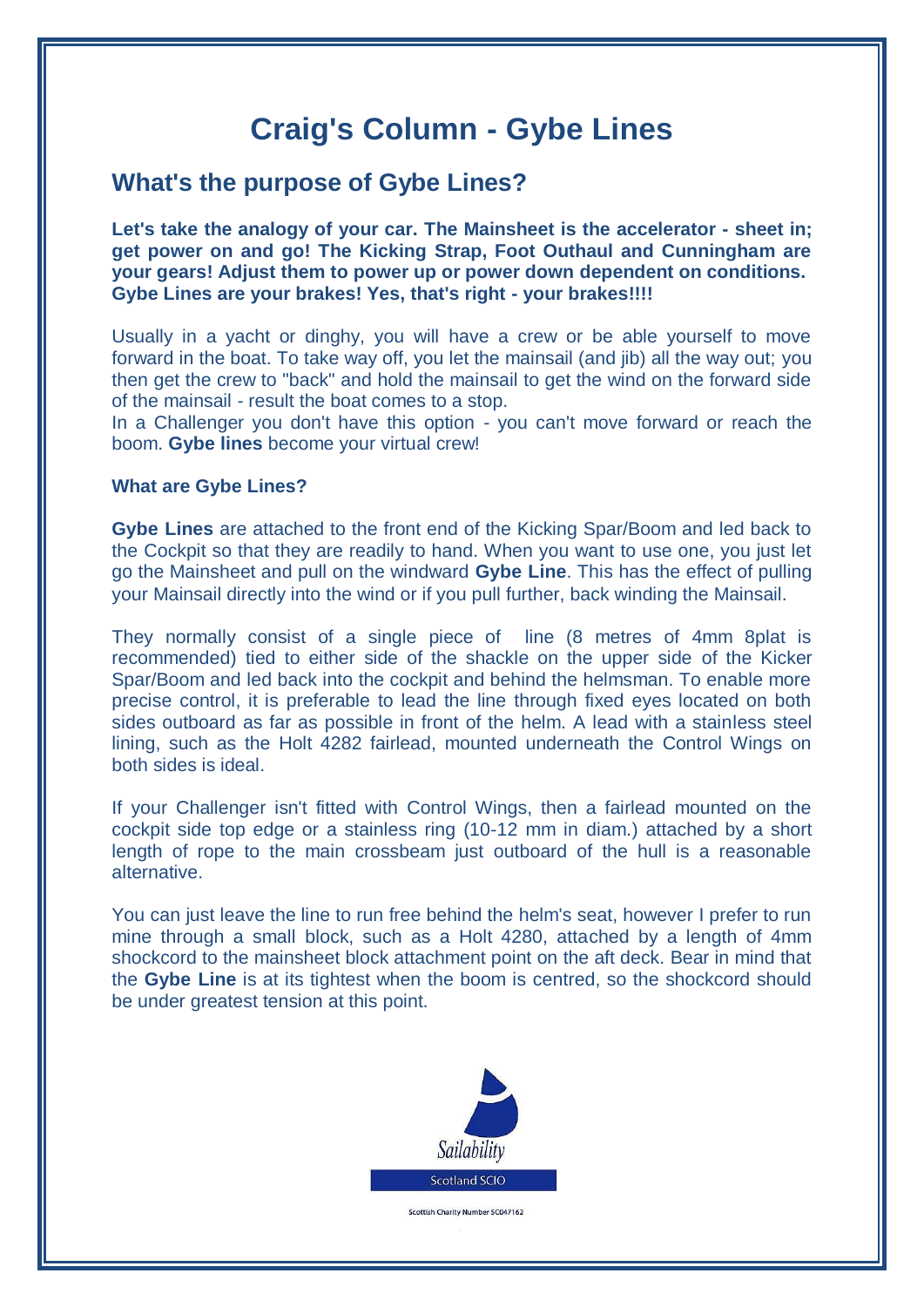**WARNING!!!!** Do **NOT** attempt to use any sort of cam or locking cleat on your **Gybe Lines**. The forces generated when the boom gybes, inadvertently or not, are sufficient to snap the line or pull the fitting out of the boat if cleated in any way.

Just remember that the **Gybe Lines** need to be OUTSIDE all the other control lines. When rigging your boat onshore, it is easy to tie your downhaul outside the **Gybe Line** when the sail is fogging and the boom moving!

The cost of attaching a set of **Gybe Lines** should be no more than 20 pounds and, in my opinion, is well worth the extra control it brings you.

#### **When to use Gybe Lines?**

As I have already suggested, your **Gybe Lines** are akin to brakes. They are very useful for taking way off as you come alongside a pontoon or coming ashore with a wind behind you. Just remember to depower early enough - you can always power up again if you are going to slow. Too much speed can result in damage to you, your boat, the jetty or someone trying to catch you!

In light winds, when bearing away onto a downwind leg, you should use the **Gybe Line** to pull the Boom forward.

**Gybe Lines** have one other very valuable use while racing, particularly when you are preparing for the start. With judicious use of the **Gybe Lines** and your mainsheet you can almost come to a complete stop just behind the pole position on the Starting Line. Next time Graham Hall joins us here in Scotland, have a good close look at how he can park "Daisy" on the line with consummate ease! He is definitely the Master of this manoeuvre.

If you want to emulate Graham, you need to get a lot of practice. I suggest that, while on your own with no other boats to bother you, you experiment with coming up alongside or bow to a mark and play with the **Gybe Lines**, mainsheet and rudder, until you get a feel of how your Challenger reacts.

Believe me, it's not easy, and the technique won't be mastered overnight, however practice pays off and you will get a great deal of satisfaction from mastering it! Good sailing, and stopping, with your new **Gybe Lines**!!!